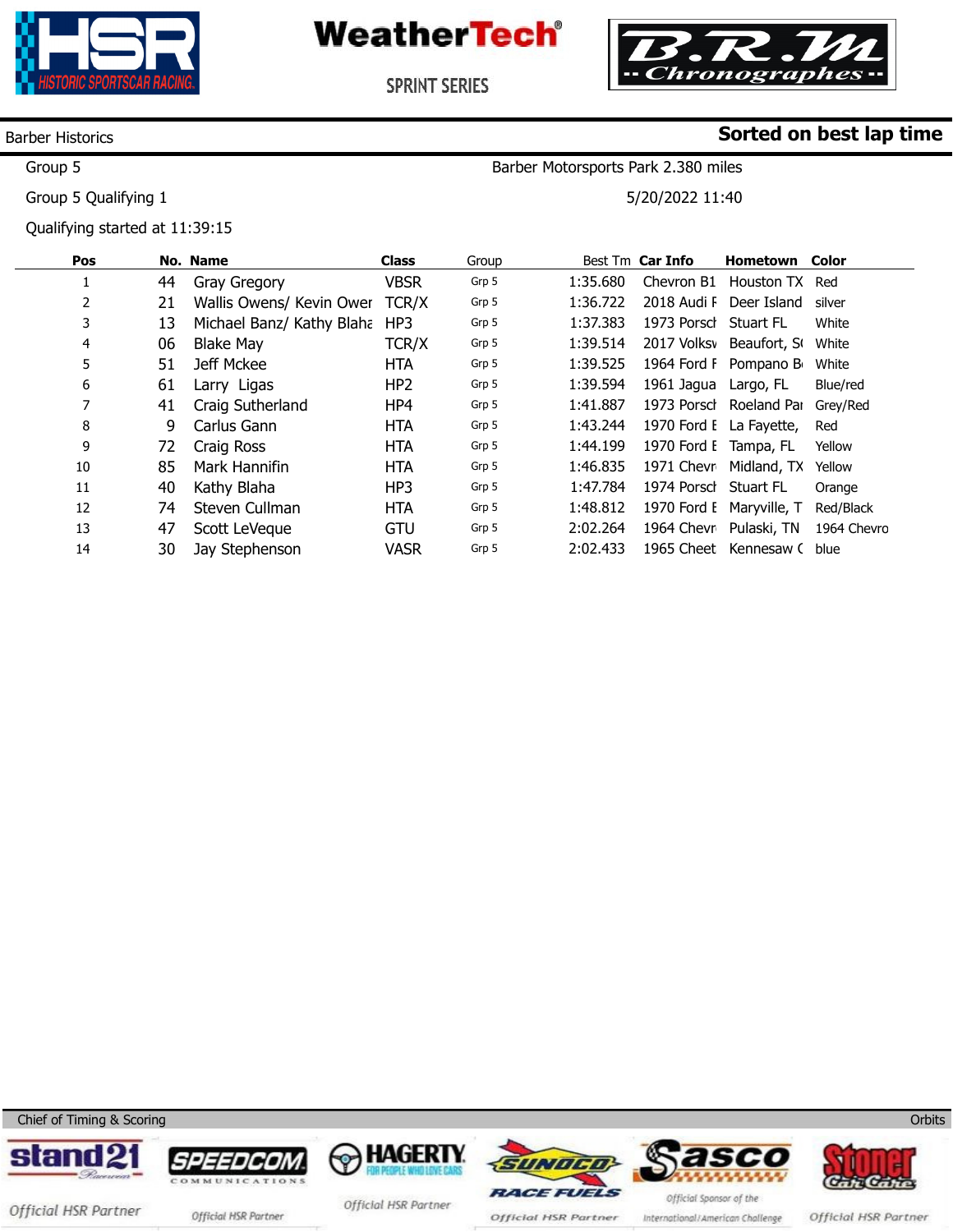



**SPRINT SERIES** 

### Barber Historics

Group 5

Group 5 Qualifying 2

Qualifying started at 14:04:15

### **Sorted on best lap time**

Barber Motorsports Park 2.380 miles

5/20/2022 14:05

| Pos |    | No. Name                  | <b>Class</b>    | Group |          | Best Tm Car Info      | <b>Hometown</b>  | <b>Color</b> |
|-----|----|---------------------------|-----------------|-------|----------|-----------------------|------------------|--------------|
|     | 21 | Wallis Owens/ Kevin Ower  | TCR/X           | Grp 5 | 1:34.500 | 2018 Audi RS3 LMS     | Deer Island, FL  | silver       |
| 2   | 06 | Blake May                 | TCR/X           | Grp 5 | 1:38.768 | 2017 Volkswagen GTI/  | Beaufort, SC     | White        |
| 3   | 51 | Jeff Mckee                | <b>HTA</b>      | Grp 5 | 1:39.935 | 1964 Ford Falcon      | Pompano Beach,   | White        |
| 4   | 41 | Craig Sutherland          | HP4             | Grp 5 | 1:40.686 | 1973 Porsche 911 S/T  | Roeland Park, KS | Grey/Red     |
| 5.  | 61 | Larry Ligas               | HP <sub>2</sub> | Grp 5 | 1:41.473 | 1961 Jaguar XKE rdstr | Largo, FL        | Blue/red     |
| 6   | 40 | Kathy Blaha/ Michael Banz | HP3             | Grp 5 | 1:41.833 | 1974 Porsche 911 RSR  | Stuart FL        | Orange       |
|     | 74 | Steven Cullman            | <b>HTA</b>      | Grp 5 | 1:41.928 | 1970 Ford Boss 302    | Maryville, TN    | Red/Black    |
| 8   | 9  | Carlus Gann               | <b>HTA</b>      | Grp 5 | 1:43.494 | 1970 Ford Boss 302    | La Fayette, GA   | Red          |
| 9   | 85 | Mark Hannifin             | <b>HTA</b>      | Grp 5 | 1:45.794 | 1971 Chevrolet Camerc | Midland, TX      | Yellow       |
| 10  | 13 | Michael Banz/ Kathy Blaha | HP3             | Grp 5 | 1:50.569 | 1973 Porsche 911 RSR  | <b>Stuart FL</b> | White        |
| 11  | 30 | Jay Stephenson            | <b>VASR</b>     | Grp 5 | 1:55.887 | 1965 Cheetah coupe    | Kennesaw GA      | blue         |

Chief of Timing & Scoring











Official HSR Partner

Official HSR Partner official HSR Partner

Official HSR Partner

Official HSR Partner

International/American Challenge

**Orbits**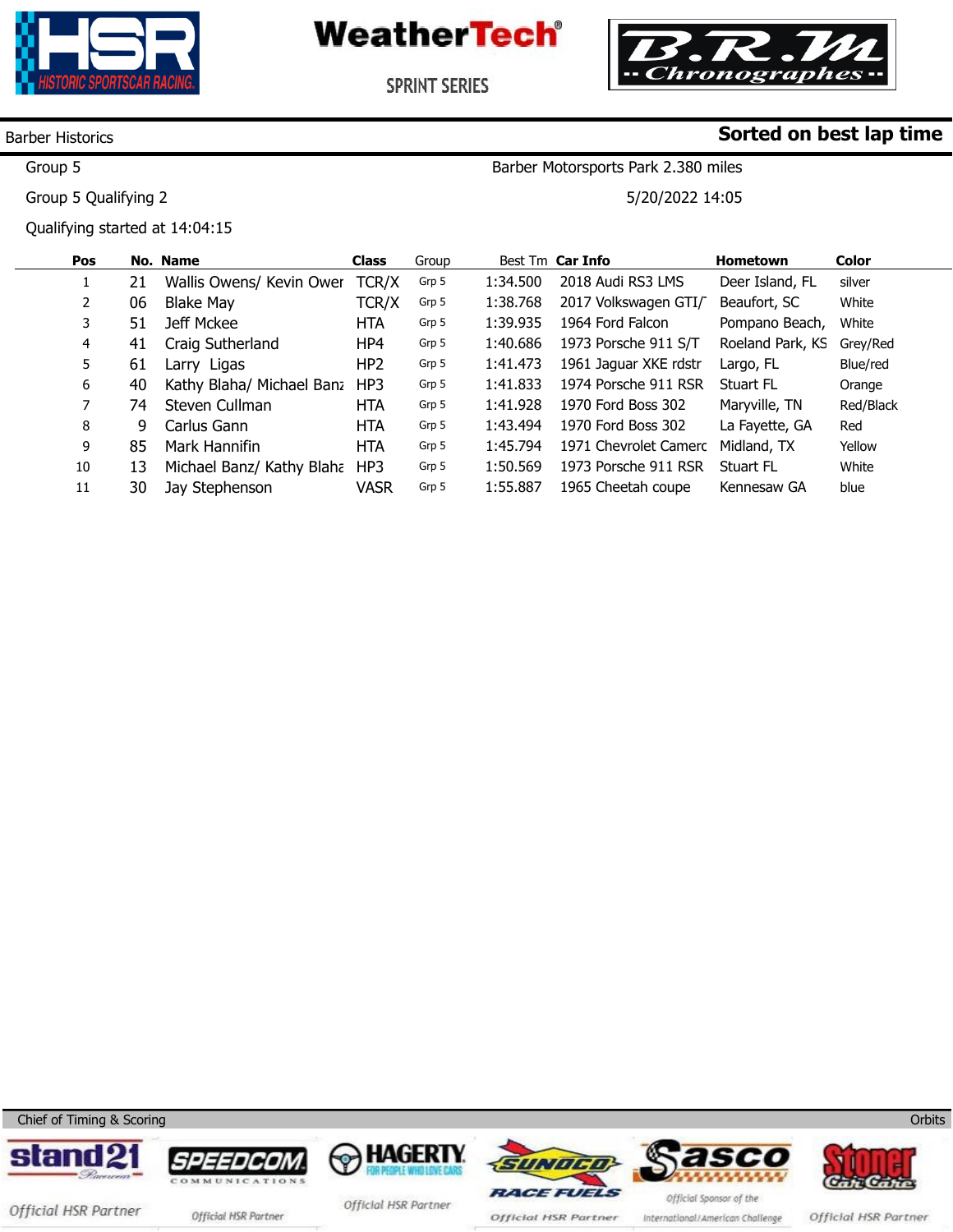



**SPRINT SERIES** 

### Barber Historics

Group 5

Group 5 Qualifying 3

Qualifying started at 11:13:42

**Sorted on best lap time** Barber Motorsports Park 2.380 miles

5/21/2022 11:15

| Pos |       | No. Name                  | <b>Class</b>    | Group |          | Best Tm Car Info      | <b>Hometown</b>  | <b>Color</b> |
|-----|-------|---------------------------|-----------------|-------|----------|-----------------------|------------------|--------------|
|     | 06    | <b>Blake May</b>          | TCR/X           | Grp 5 | 1:38.270 | 2017 Volkswagen GTI/  | Beaufort, SC     | White        |
| 2   | 61    | Larry Ligas               | HP <sub>2</sub> | Grp 5 | 1:38.639 | 1961 Jaguar XKE rdstr | Largo, FL        | Blue/red     |
| 3   | 21    | Wallis Owens/ Kevin Ower  | TCR/X           | Grp 5 | 1:39.783 | 2018 Audi RS3 LMS     | Deer Island, FL  | silver       |
| 4   | 41    | Craig Sutherland          | HP4             | Grp 5 | 1:40.827 | 1973 Porsche 911 S/T  | Roeland Park, KS | Grey/Red     |
| 5   | 9     | Carlus Gann               | <b>HTA</b>      | Grp 5 | 1:41.021 | 1970 Ford Boss 302    | La Fayette, GA   | Red          |
| 6   | 74    | Steven Cullman            | <b>HTA</b>      | Grp 5 | 1:41.501 | 1970 Ford Boss 302    | Maryville, TN    | Red/Black    |
|     | $51*$ | Joe Nemechek              | <b>HTA</b>      | Grp 5 | 1:43.402 | 1964 Ford Falcon      | Pompano Beach,   | White        |
| 8   | 85    | Mark Hannifin             | <b>HTA</b>      | Grp 5 | 1:44.674 | 1971 Chevrolet Camerc | Midland, TX      | Yellow       |
| 9   | 72    | Craig Ross                | <b>HTA</b>      | Grp 5 | 1:46.511 | 1970 Ford Boss 302    | Tampa, FL        | Yellow       |
| 10  | 40    | Kathy Blaha/ Michael Banz | HP3             | Grp 5 | 1:49.035 | 1974 Porsche 911 RSR  | Stuart FL        | Orange       |
| 11  | 30    | Jay Stephenson            | <b>VASR</b>     | Grp 5 | 1:59.784 | 1965 Cheetah coupe    | Kennesaw GA      | blue         |

Chief of Timing & Scoring















Official HSR Partner official HSR Partner

Official HSR Partner

Official HSR Partner

International/American Challenge

Official HSR Partner

**Orbits**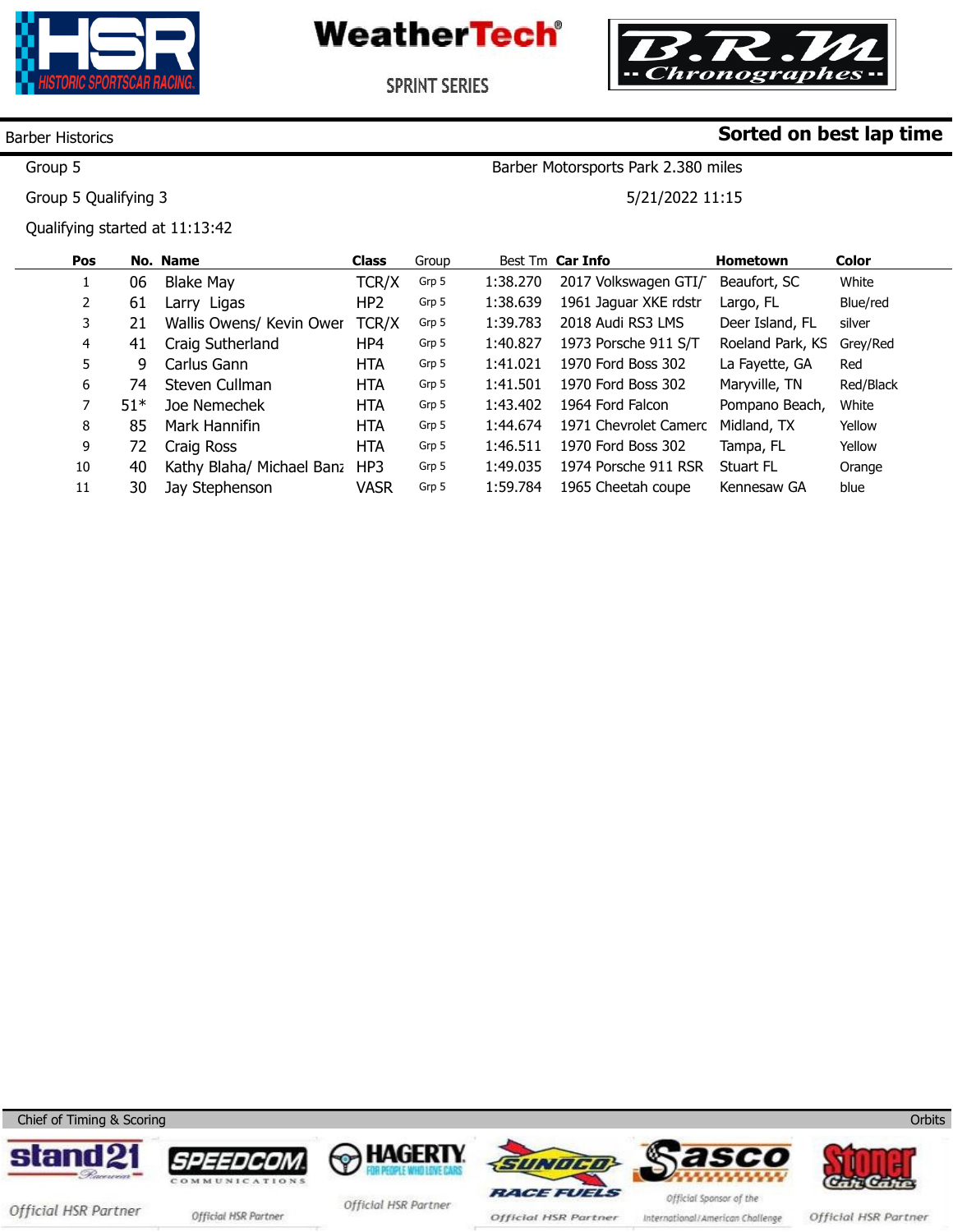



Barber Motorsports Park 2.380 miles

5/21/2022 14:05

**SPRINT SERIES** 

### Barber Historics

# **Sorted on Laps**

### Group 5

Group 5 WeatherTech Sprint Race 1

Race (8 Laps) started at 14:07:27

| Pos |    | No. Name                  | <b>Class</b>    | Laps |          | <b>Best Tm Car Info</b>  | <b>Hometown</b>   |
|-----|----|---------------------------|-----------------|------|----------|--------------------------|-------------------|
|     | 13 | Michael Banz/ Kathy Blaha | HP3             | 8    | 1:37.831 | 1973 Porsche 911 RSR     | Stuart FL         |
|     | 06 | <b>Blake May</b>          | TCR/X           | 8    | 1:36.317 | 2017 Volkswagen GTI/TCR  | Beaufort, SC      |
| 3   | 61 | Larry Ligas               | HP <sub>2</sub> | 8    | 1:38.033 | 1961 Jaquar XKE rdstr    | Largo, FL         |
| 4   | 21 | Wallis Owens/ Kevin Owens | TCR/X           | 8    | 1:37.834 | 2018 Audi RS3 LMS        | Deer Island, FL   |
| 5   | 51 | Jeff Mckee                | HTA             | 8    | 1:39.870 | 1964 Ford Falcon         | Pompano Beach, FL |
| 6   | 9  | Carlus Gann               | <b>HTA</b>      | 8    | 1:40.389 | 1970 Ford Boss 302       | La Fayette, GA    |
| 7   | 41 | Craig Sutherland          | HP4             | 8    | 1:40.350 | 1973 Porsche 911 S/T     | Roeland Park, KS  |
| 8   | 74 | Steven Cullman            | <b>HTA</b>      | 8    | 1:39.883 | 1970 Ford Boss 302       | Maryville, TN     |
| 9   | 85 | Mark Hannifin             | <b>HTA</b>      | 8    | 1:44.892 | 1971 Chevrolet Camero RS | Midland, TX       |
| 10  | 40 | Kathy Blaha/ Michael Banz | HP3             | 8    | 1:50.319 | 1974 Porsche 911 RSR     | Stuart FL         |
| 11  | 30 | Jay Stephenson            | <b>VASR</b>     | 7    | 1:55.894 | 1965 Cheetah coupe       | Kennesaw GA       |

| č<br>I  |
|---------|
| ĉ<br>۰. |